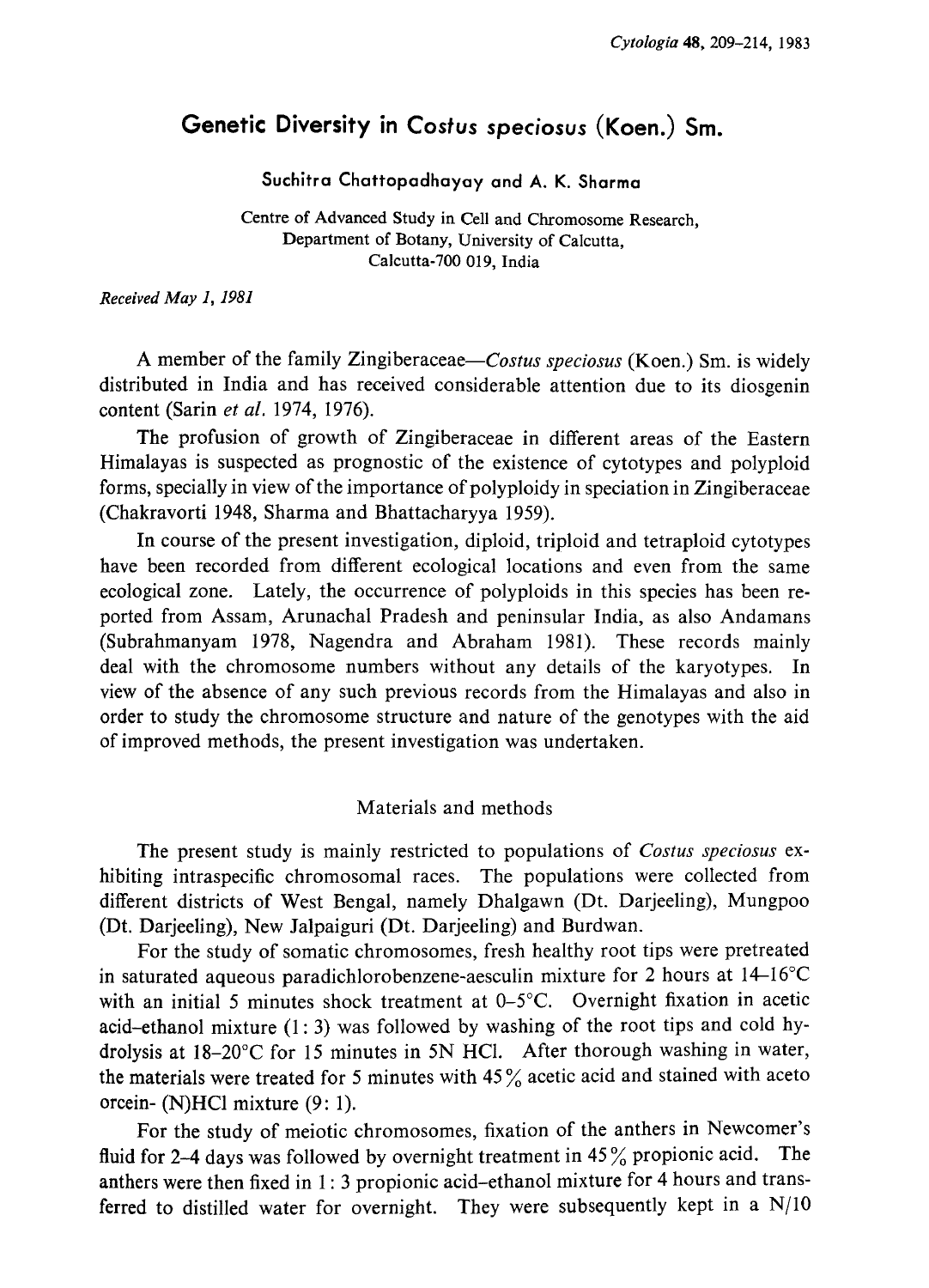5 6

Figs. 1–7. Costus speciosus (Koen.) Sm. 1–3, somatic metaphase of populations 1 ,  $2n = 36 \times 1600$ ) and II,  $2n = 27 \times 1600$ ) respectively. 4 and 5, variation plates  $2n = 72$  $=13 \times 1650$ ) respectively. 6 and 7, meiotic metaphase I of populations II showing 911+61+1111 ( $\times$ 1600) and V showing 1811 ( $\times$ 1600) respectively.

NaOH and water (1:2) mixture for 2 days; thoroughly washed with distilled water; kept in water for overnight and then subjected to overnight treatment in 1:3 pro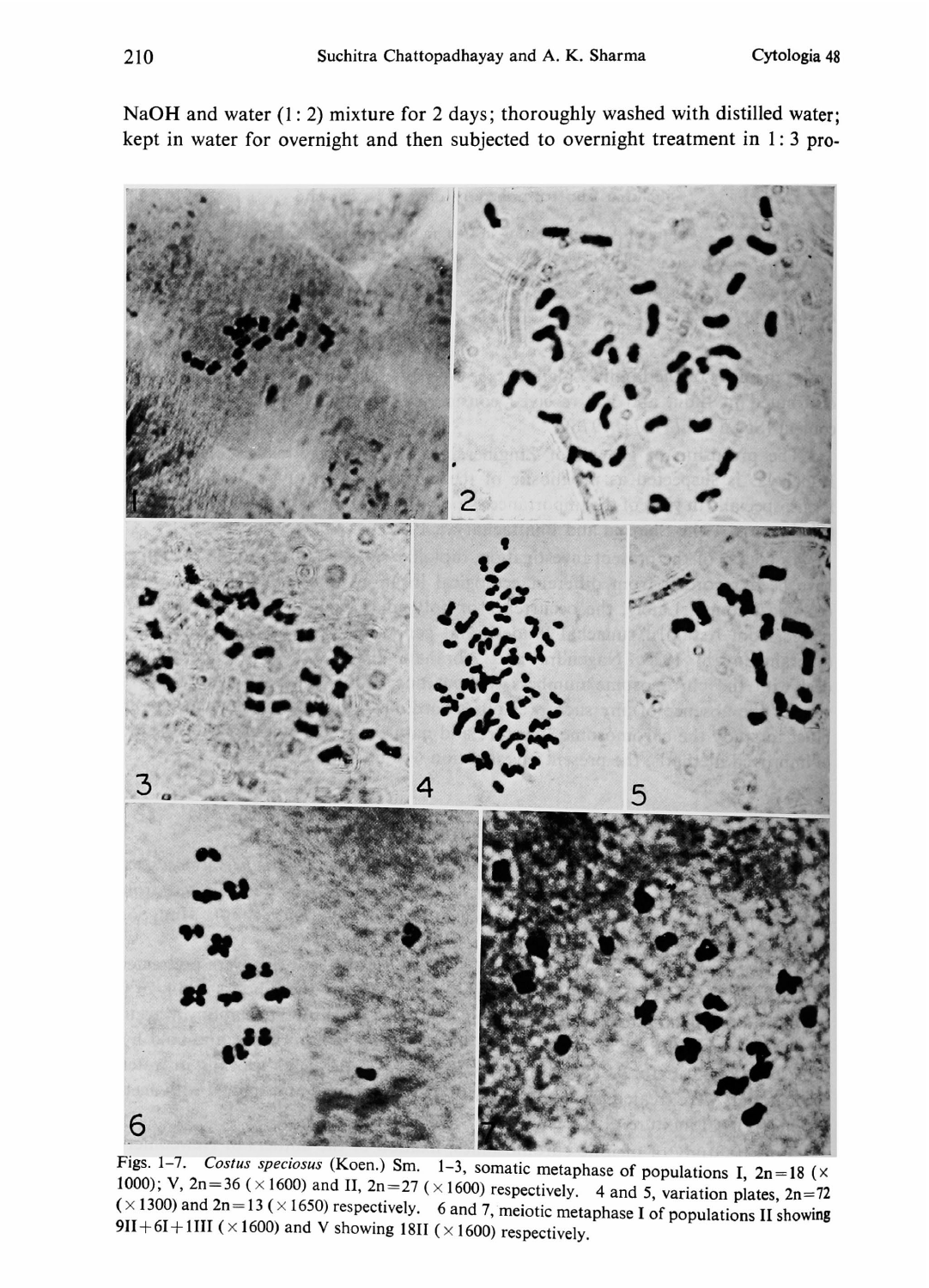pionic acid-ethanol mixture and 15 minutes treatment in  $45\%$  propionic acid. Temporary smears were prepared with 2% propionic-carmine.

## **Observations**

The somatic chromosome numbers of the different populations investigated have been found to be multiples of nine.



Fig. 8. Karyograms of the five different populations of C. speciosus (Koen.) Sm.

The plants collected from Dhalgawn represent a diploid population con sisting of 18 chromosomes (Fig. 1), while those from Burdwan are triploids, bearing 27 chromosomes (Fig. 3). The Mungpoo population is interesting in that, a single plant has been found to be triploid bearing 27 chromosomes while all the remaining plants are tetraploid with 36 chromosomes. The plants from New Jalpaiguri re present a regular tetraploid population (Fig. 2).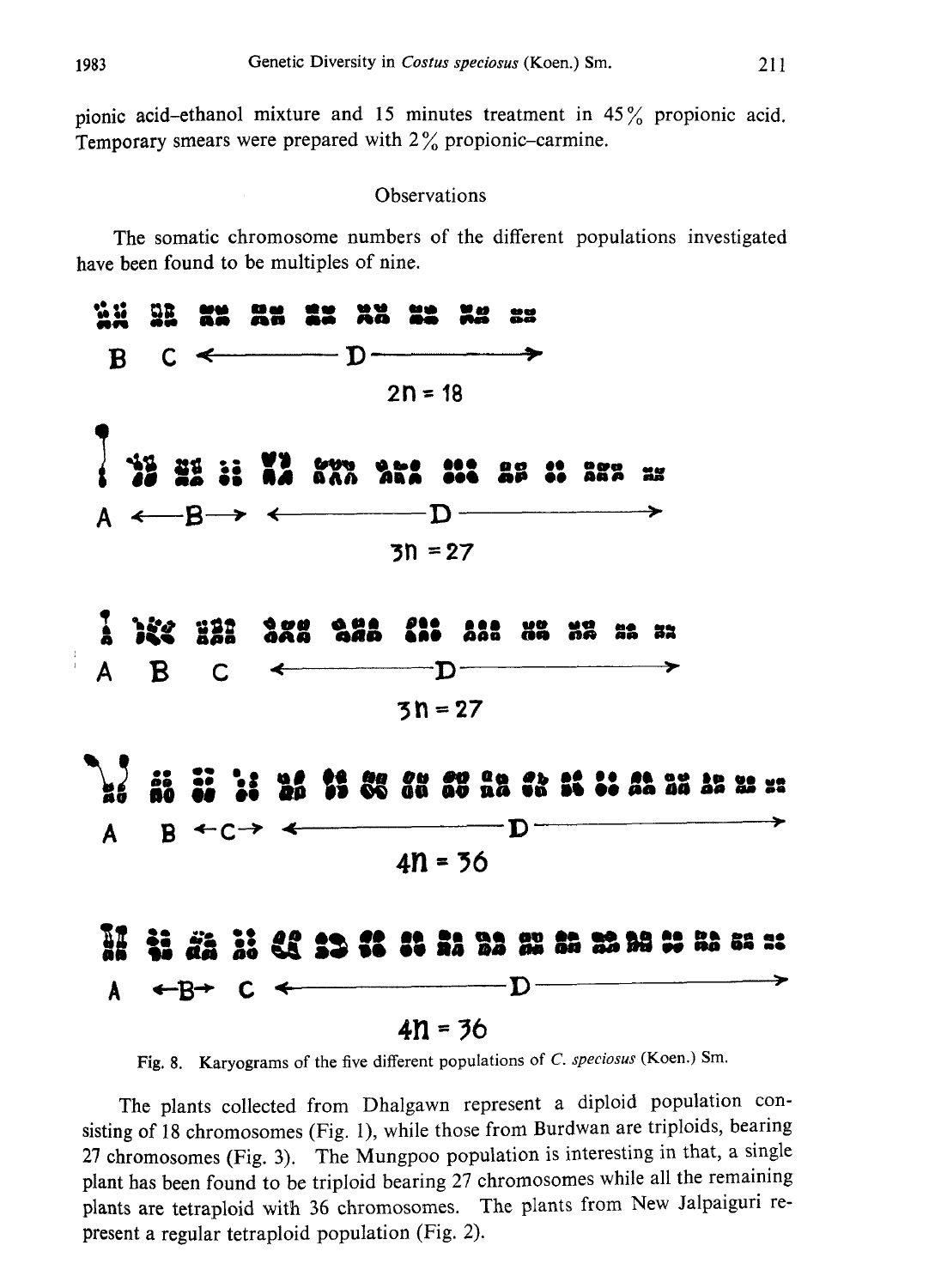A detailed chromosomal analysis revealed a gross morphological similarity between complements of different populations which can be distinguished from each other by minute karyotypic differences.

On the basis of gross morphological similarities, four chromosome types have been found to occur in these populations (Fig. 8).

Type A bears a secondary constriction whose distal part is widely separated from the rest and remains connected by a DNA positive thread, the exact nature of which is unknown. It is clear that the distal segment of this type 'A' chromosome is prominently large. This is a characteristic chromosome of  $C$ . speciosus, found in pairs in all tetraploid populations so far studied. In triploid plants, this chromo some remains unpaired. In the diploid plants of Dhalgawn population, this parti cular type is absent.

Type  $B$  also bears a secondary constriction. The arm after primary constriction is larger than that after secondary constriction.

Type C also bears secondary constriction. Here the two other arms are equal.

Type D includes all the remaining chromosomes having mostly median to nearly median primary constrictions.

The chromosome numbers and karyotype formulae of the different populations investigated are given below:

|                                                           | Pop. I (Dhalgawn)                    | $2n=2x=18=B_2+C_2+D_{14}$                             |
|-----------------------------------------------------------|--------------------------------------|-------------------------------------------------------|
|                                                           | Pop. II (Burdwan)                    | $2n=3x=27=A_1+B_6+D_{4(111)}+4(II)$                   |
|                                                           | Pop. III (Mungpoo A)                 | $2n=3x=27=A_1+B_3+C_3+D_4(III)+4(II)$                 |
|                                                           | Pop. IV (Mnugpoo)                    | $2n=4x=36=A_2+B_2+C_4+D_{28}$                         |
|                                                           | Pop. V (New Jalpaiguri)              | $2n=4x=36=A_2+B_4+C_2+D_{28}$                         |
| These can also be represented as follows:                 |                                      |                                                       |
|                                                           | Popluation I (diploid)               | $2n=18=2B+2C+14D=2(B+C+7D)$                           |
|                                                           | Population II (triploid)             | $2n=27=A+6B+20D=(A+B+7D)+2(B+C)$                      |
|                                                           |                                      | $+7D$ ) + 3B - 2C - D                                 |
|                                                           | Population III (triploid)            | $2n=27=A+3B+3C+20D=(A+B+7D)$                          |
|                                                           |                                      | $+2(B+C+7D)+C-D$                                      |
|                                                           | Population IV (tetraploid)           | $2n=36=2A+2B+4C+28D$                                  |
|                                                           |                                      | $=2(A+C+7D)+2(B+C+7D)$                                |
|                                                           | Population V (tetraploid)            | $2n=36=2A+4B+2C+28D$                                  |
|                                                           |                                      | $=2(A+B+7D)+2(B+C+7D)$                                |
| So, the basic karyotype (genome)                          |                                      |                                                       |
| $X_i = A + B + 7D$                                        |                                      |                                                       |
| $X_2 = A + C + 7D$ are assumed, and as such the karyptype |                                      |                                                       |
| $X_3=B+C+7D$                                              |                                      |                                                       |
| formulae appear to be                                     |                                      |                                                       |
|                                                           | Pop. $I$<br>$2n=18=2(B+C+7D)=X_3X_3$ |                                                       |
|                                                           |                                      | Pop. II $2n=27=(A+B+7D)+2(B+C+7D)+3B-2C-D$            |
| $=X_1X_3X_3+3B-2C-D$                                      |                                      |                                                       |
|                                                           |                                      | Pop. III $2n=27=(A+B+7D)+2(B+C+7D)+C-D=X_1X_3X_3+C-D$ |
|                                                           |                                      | Pop. IV $2n=36=2(A+C+7D)+2(B+C+7D)=X_2X_2X_3X_3$      |
|                                                           |                                      |                                                       |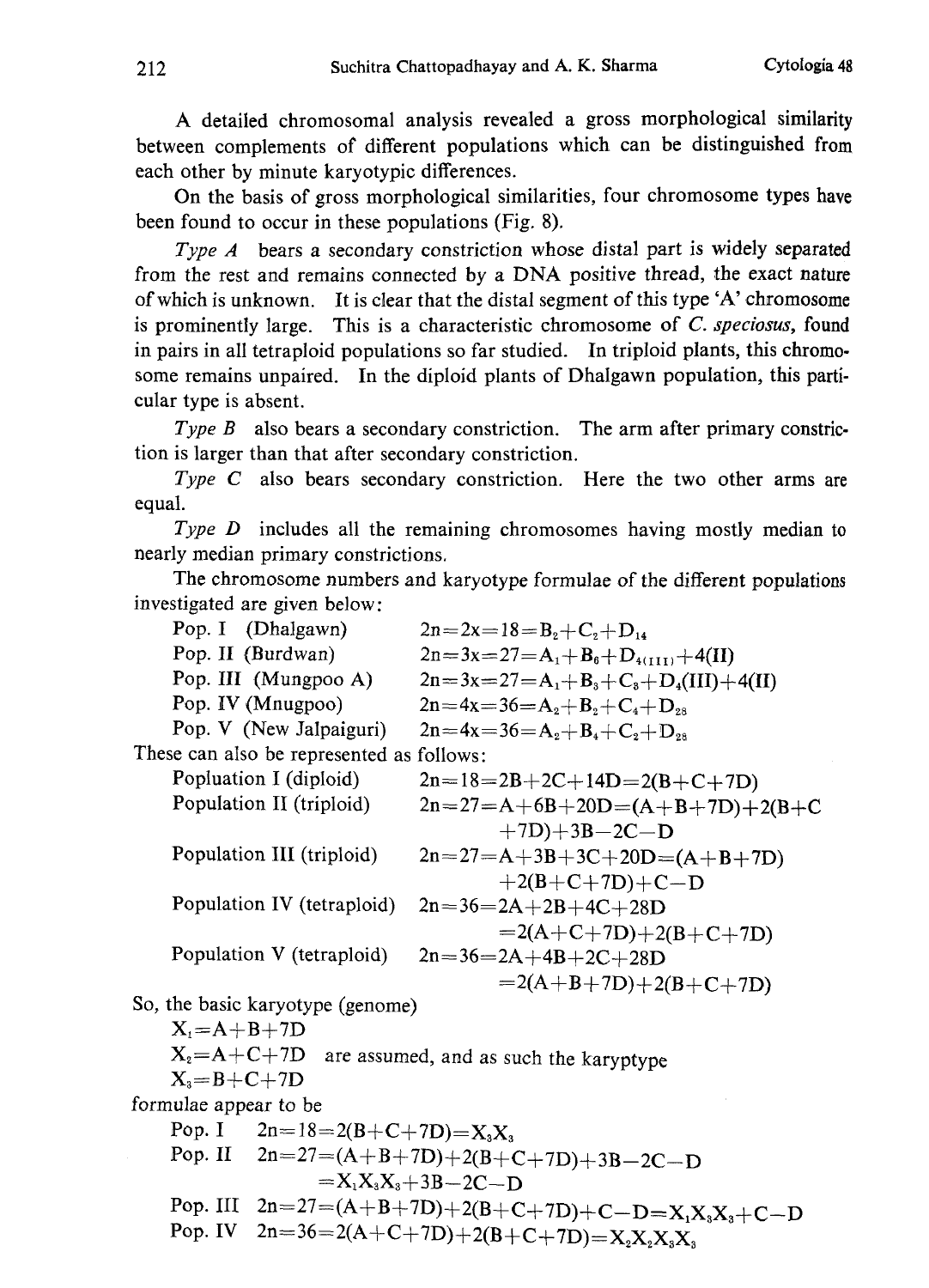Pop. V  $2n=36=2(A+B+7D)+2(B+C+7D)=X_1X_2X_3X_3$ 

In these populations, chromosome size ranges from 1.5 to 4.07  $\mu$ . Variation numbers such as  $2n=13$ , 72, have been noted to occur in very low frequency in some of the populations (Figs. 4 and 5). Meiotic studies in all the tetraploid populations reveal 18 bivalents at metaphase I (Fig. 7). Triploid plants show varying numbers of bivalents and univalents. Trivalents, though infrequent, yet have been recorded (Fig. 6). The different types of chromosomal configurations observed in the triploid plants are,  $9II+9I$ ,  $8II+11I$ ,  $7II+13I$ ,  $8II+8I+11II$ ,  $9II+6I+1III$ ,  $6II+9I+2III$ . Among these, the first one occurs in 50% of the cells.

In the diploid, due to nonavailability of flowers, meiotic study could not be carried out.

## Discussion

The normal somatic chromosome number, so far reported to occur in majority of populations of Costus speciosus, is  $2n=36$ . The existence of  $2n=18$  and 27 chromosomes had been reported earlier from Japan and Trinidad (Sato 1948, Simmonds 1954). Such individuals have been recorded from Assam, Arunachal Pradesh and peninsular India and also Andamans (Ramachandran 1969, Subrah manyam 1978, Nagendra and Abraham 1981). These reports however mainly cite the chromosome count without any details of karyotype. The present study deals for the first time with a detailed karyotype analysis of this particular species. Furthermore, the reports of the occurrence of variable cytotypes, so far unreported from the Himalayas, are very significant. Meiotic data revealing the absence of quadrivalents in the tetraploids (Banerji 1940, Ramachandran 1969) and rare occurrence of trivalents in the triploids, can be regarded to indicate the allopoly ploid nature and the occurrence of structural alterations of chromosomes in evolu tion. The importance of structural alteration is also evidenced in the presence of satellited chromosomes (Type A), which is absent in the diploid cytotype.

There are two possiblities of accounting for this chromosome

- -1) There has been uncoiling of the intervening thread, possibly needed for gene expression.
- 2) There has been non-homologous translocation between 'B' and 'C' so that the distal part of 'C' is replaced by large proximal part of 'B'. However, more evidences should be forthcoming to account for such a process.

Moreover, the populations differ with respect to other details of the karyotype. For example, the two triploid and two tetraploid types have dissimilar karyotypes. In view of these facts, it appears that structural alterations have played an important role in the evolution of different strains, and populations as well. The occurrence of a triploid plant in a tetraploid population is quite interesting. Such an individual in a population may originate out of the union of a haploid and a diploid gametes. Diploid populations have been reported in different locations within the same climatic zone. It is likely that further exploration may reveal diploid populations near the tetraploids, thus providing further evidence of the possibility of union of haploid and diploid gametes.